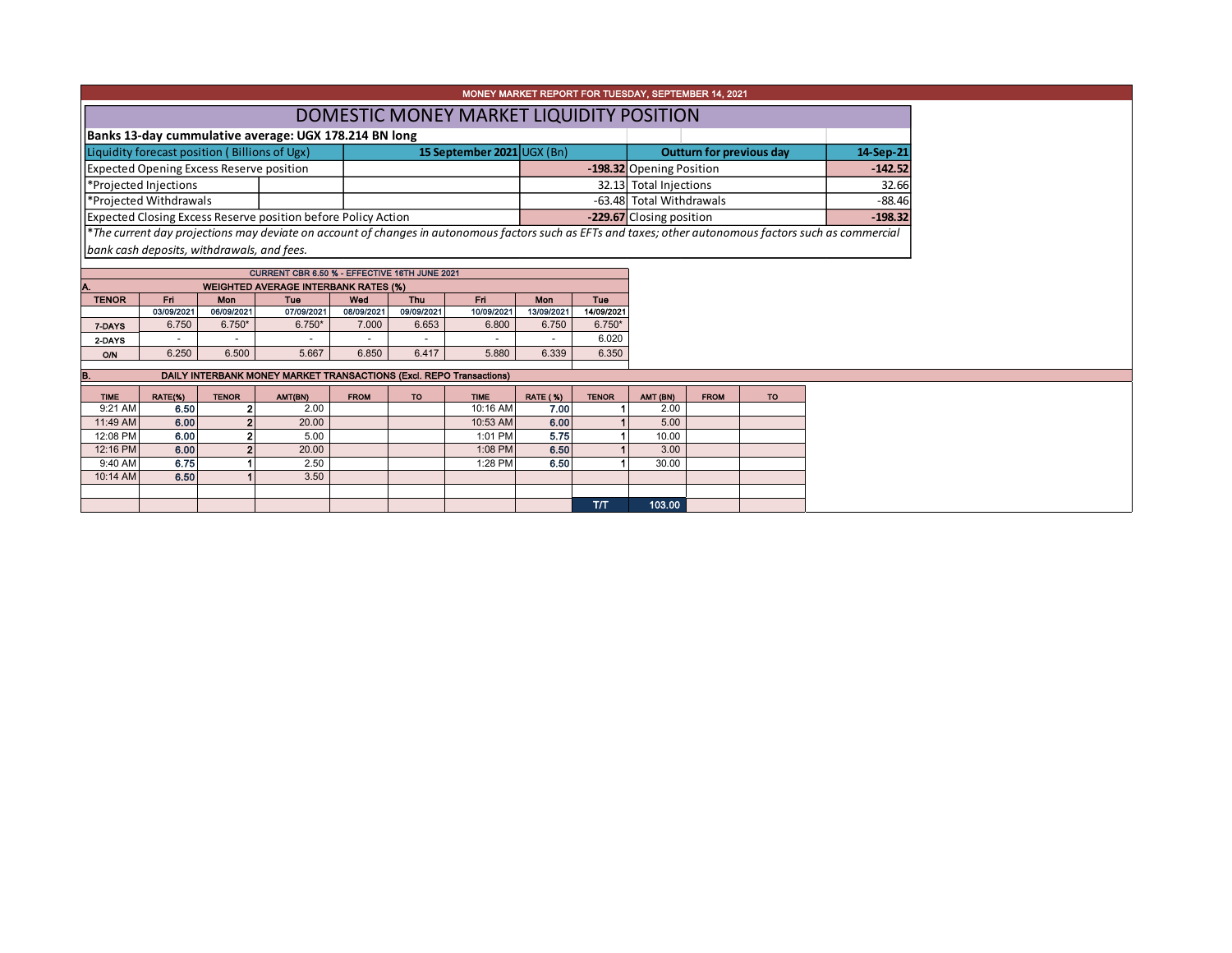| C.                                                                                  |                                      |                                   |                                                                                              |                               |                            | <b>CBR AND THE 7- DAY WAR INTERBANK RATES</b>                     |                                                |                     |                       |                |            |            |  |  |  |
|-------------------------------------------------------------------------------------|--------------------------------------|-----------------------------------|----------------------------------------------------------------------------------------------|-------------------------------|----------------------------|-------------------------------------------------------------------|------------------------------------------------|---------------------|-----------------------|----------------|------------|------------|--|--|--|
| 9.500                                                                               |                                      |                                   |                                                                                              |                               |                            |                                                                   |                                                |                     |                       |                |            |            |  |  |  |
| 9.000<br>8.500                                                                      |                                      |                                   |                                                                                              |                               |                            |                                                                   |                                                |                     |                       |                |            |            |  |  |  |
| 8.000                                                                               |                                      |                                   |                                                                                              |                               |                            |                                                                   |                                                |                     |                       |                |            |            |  |  |  |
| 7.500                                                                               |                                      |                                   |                                                                                              |                               |                            |                                                                   |                                                |                     |                       |                |            |            |  |  |  |
| 7.000<br>6.500                                                                      |                                      |                                   |                                                                                              |                               |                            |                                                                   |                                                |                     | <u>ההשבע המערבת ה</u> |                |            |            |  |  |  |
| 6.000                                                                               |                                      |                                   |                                                                                              |                               | in a chuid an Ch           |                                                                   |                                                |                     |                       |                |            |            |  |  |  |
| 5.500                                                                               |                                      |                                   |                                                                                              |                               |                            |                                                                   |                                                |                     |                       |                |            |            |  |  |  |
| 5.000                                                                               |                                      |                                   |                                                                                              |                               |                            |                                                                   |                                                |                     |                       |                |            |            |  |  |  |
| 4.500<br>4.000                                                                      |                                      |                                   |                                                                                              |                               |                            |                                                                   |                                                |                     |                       |                |            |            |  |  |  |
|                                                                                     | 31/08/2021                           | 01/09/2021                        | 02/09/2021                                                                                   | 03/09/2021                    | 06/09/2021                 | 07/09/2021                                                        |                                                | 08/09/2021          | 09/09/2021            | 10/09/2021     | 13/09/2021 | 14/09/2021 |  |  |  |
|                                                                                     |                                      |                                   |                                                                                              |                               |                            |                                                                   |                                                |                     |                       |                |            |            |  |  |  |
|                                                                                     |                                      |                                   |                                                                                              |                               |                            |                                                                   |                                                |                     |                       |                |            |            |  |  |  |
|                                                                                     |                                      |                                   |                                                                                              |                               |                            | • Overnight WAR -7-day WAR - CBR rate - Upper bound - Lower bound |                                                |                     |                       |                |            |            |  |  |  |
| D.<br><b>DATE</b>                                                                   | <b>THUR</b>                          | <b>THUR</b>                       | MONETARY POLICY OPERATIONS MATURITIES PROFILE: (16-SEP- 2021 TO 14-OCT- 2021)<br><b>THUR</b> | <b>THUR</b>                   | <b>THUR</b>                | <b>TOTAL</b>                                                      |                                                |                     |                       |                |            |            |  |  |  |
|                                                                                     | 16-Sep-21                            | 23-Sep-21                         | 30-Sep-21                                                                                    | 07-Oct-21                     | 14-Oct-21                  |                                                                   |                                                |                     |                       |                |            |            |  |  |  |
| <b>REPO</b>                                                                         | 1,481.57                             | $\sim$                            |                                                                                              | $\sim$                        | $\blacksquare$             | 1,481.57                                                          |                                                |                     |                       |                |            |            |  |  |  |
| <b>REV REPO</b>                                                                     | $\sim$                               | $\sim$                            | $\sim$                                                                                       | $\sim$                        | $\sim$                     |                                                                   |                                                |                     |                       |                |            |            |  |  |  |
| <b>DEPO AUCT</b>                                                                    | $\overline{\phantom{a}}$             | 450.10                            | $\sim$                                                                                       | 182.70                        | $\sim$                     | 632.80                                                            |                                                |                     |                       |                |            |            |  |  |  |
| <b>TOTALS</b>                                                                       | 1.481.57                             | 450.10                            | $\mathbf{m} = 0$                                                                             | 182.70                        | ÷.                         | 2.114.37                                                          |                                                |                     |                       |                |            |            |  |  |  |
|                                                                                     |                                      |                                   | Total O/S Deposit Auction balances held by BOU up to 07 October Q912021: UGX 1,336 BN        |                               |                            |                                                                   |                                                |                     |                       |                |            |            |  |  |  |
|                                                                                     |                                      |                                   | Total O/S Repo, Reverse Repo & Deposit Auction balances held by BOU: UGX 2,818 BN            |                               |                            | <b>MONETARY POLICY MARKET OPERATIONS</b><br>Eii)                  |                                                |                     |                       |                |            |            |  |  |  |
|                                                                                     |                                      | (EI) STOCK OF TREASURY SECURITIES |                                                                                              |                               |                            |                                                                   | (VERTICAL REPOS, REV-REPOS & DEPOSIT AUCTIONS) |                     |                       |                |            |            |  |  |  |
| LAST TBIILS ISSUE DATE: 02-SEPTEMBER-2021<br>On-the-run O/S T-BILL STOCKs (Bns-UGX) |                                      |                                   |                                                                                              |                               |                            |                                                                   |                                                |                     |                       |                |            |            |  |  |  |
|                                                                                     |                                      |                                   |                                                                                              |                               |                            |                                                                   |                                                |                     |                       |                |            |            |  |  |  |
|                                                                                     | On-the-run O/S T-BONDSTOCKs(Bns-UGX) |                                   | 6,138.45<br>21,003.07                                                                        | 15/09/2021<br>15/09/2021 REPO | OMO                        | <b>ISSUE DATE</b><br>$18-Auq$                                     | <b>AMOUNT</b><br>142.50                        | <b>WAR</b><br>6.500 | <b>RANGE</b>          | <b>TENOR</b>   |            |            |  |  |  |
|                                                                                     | TOTAL TBILL & TBOND STOCK- UGX       |                                   | 27, 141.52                                                                                   |                               | <b>REPO</b>                | 19-Aug                                                            | 1,641.00                                       | 6.500               |                       | $\overline{7}$ |            |            |  |  |  |
| O/S=Outstanding                                                                     |                                      |                                   |                                                                                              |                               | <b>DAUT</b>                | 26-Aug                                                            | 358.08                                         | 6.998               |                       | 28             |            |            |  |  |  |
| <b>MATURITY</b>                                                                     | TOTAL STOCK YTM (%)                  |                                   | <b>CHANGE IN</b>                                                                             |                               | <b>DAUT</b>                | 26-Aug                                                            | 39.58                                          | 6.950               |                       | 56             |            |            |  |  |  |
|                                                                                     | (BN UGX)                             | AT CUT OFF*                       | <b>YTM</b> (+/-)                                                                             |                               | <b>DAUT</b>                | $26 - A u$                                                        | 54.34                                          | 7.299               |                       | 84             |            |            |  |  |  |
| 191                                                                                 | 102.32                               | 6.899                             | 0.074                                                                                        |                               | <b>REPO</b>                | 26-Aug                                                            | 1,161.00                                       | 6.500               |                       | $\overline{7}$ |            |            |  |  |  |
| 182                                                                                 | 410.12                               | 8.751                             | 0.000                                                                                        |                               | <b>REPO</b>                | $30 - A u$                                                        | 502.00                                         | 6.500               |                       | 3              |            |            |  |  |  |
| 364                                                                                 | 5,626.01                             | 9.700                             | 0.000                                                                                        |                               | <b>REPO</b>                | 31-Aug                                                            | 286.50                                         | 6.500               |                       | $\overline{2}$ |            |            |  |  |  |
| 2YR<br>3YR                                                                          | 200.00<br>$\sim$                     | 10.000<br>11.390                  | $-1.500$<br>$-1.410$                                                                         |                               | <b>REPO</b><br><b>REPO</b> | 01-Sep<br>02-Sep                                                  | 244.50<br>1,539.00                             | 6.500<br>6.500      |                       | $\overline{7}$ |            |            |  |  |  |
| 5YR                                                                                 | 1,589.27                             | 13.409                            | $-1.691$                                                                                     |                               | <b>REPO</b>                | 06-Sep                                                            | 252.00                                         | 6.500               |                       | 3              |            |            |  |  |  |
| <b>10YR</b>                                                                         | 9,703.84                             | 13.500                            | $-0.239$                                                                                     |                               | <b>REPO</b>                | 08-Sep                                                            | 164.50                                         | 6.500               |                       | $\overline{1}$ |            |            |  |  |  |
| 15YR                                                                                | 8,222.91                             | 14.090                            | $-0.310$                                                                                     |                               | <b>REPO</b>                | 09-Sep                                                            | 1,094.00                                       | 6.500               |                       | $\overline{7}$ |            |            |  |  |  |
| <b>20YR</b>                                                                         | 1.287.05                             | 15.950                            | $-1.040$                                                                                     |                               | <b>DAUT</b>                | 09-Sep                                                            | 64.65                                          | 6.998               |                       | 28             |            |            |  |  |  |
|                                                                                     |                                      |                                   | Cut OFF is the lowest price/ highest yield that satisfies the auction awarded amount.        |                               | <b>DAUT</b>                | 09-Sep                                                            | 450.16                                         | 7.003               |                       | 56             |            |            |  |  |  |
|                                                                                     |                                      |                                   |                                                                                              |                               | <b>DAUT</b><br><b>DAUT</b> | 09-Sep<br>$13-Sep$                                                | 42.28<br>386.00                                | 7.357<br>6.500      |                       | 84<br>3        |            |            |  |  |  |